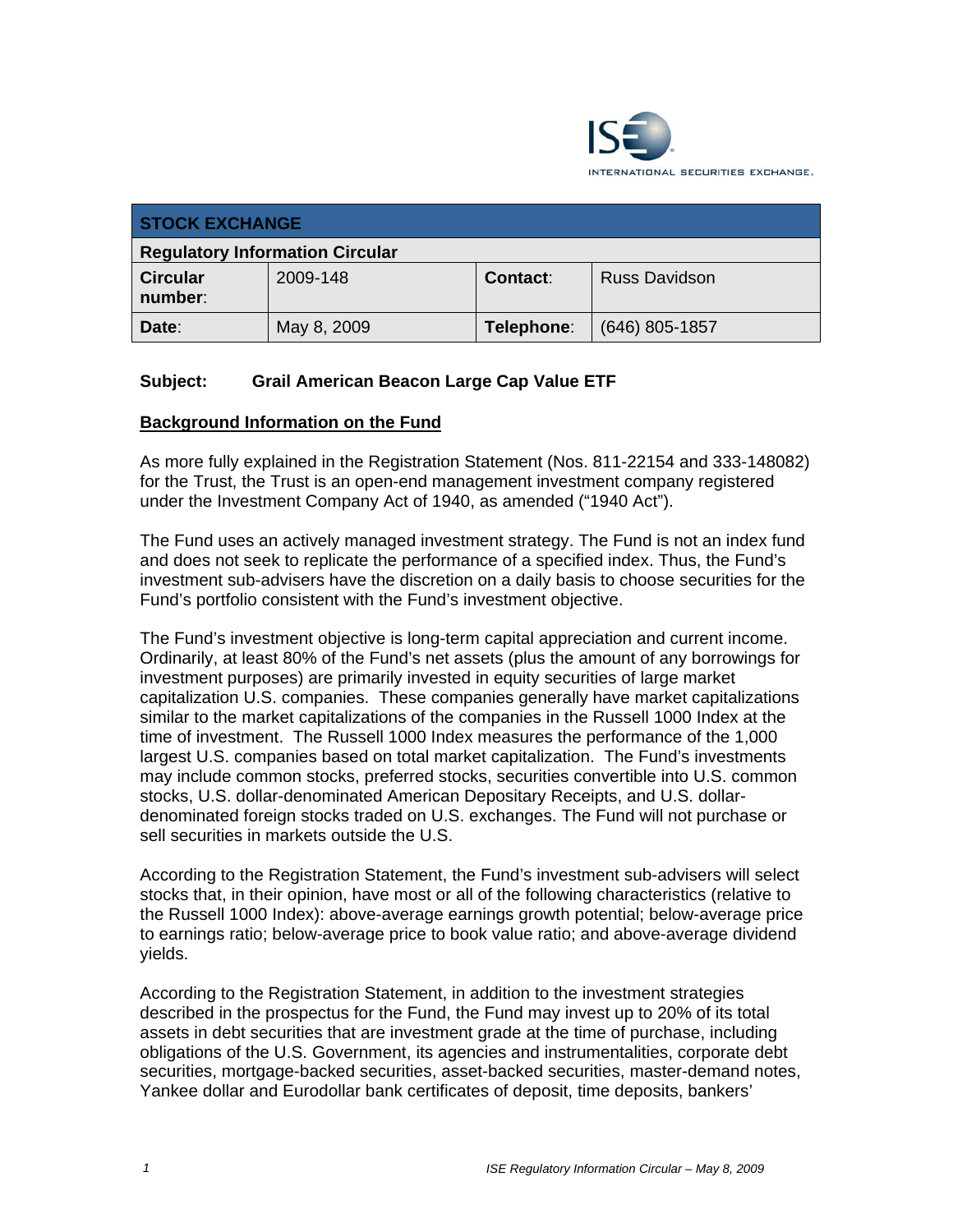acceptances, commercial paper and other notes, inflation-indexed securities, and other debt securities.

According to the Registration Statement, under adverse market conditions, the Fund may, for temporary defensive purposes, invest up to 100% of its assets in cash or cash equivalents, including investment grade short-term obligations.

Although not currently anticipated, the Fund may use options and futures for various purposes, including for hedging and investment purposes. In addition, the Fund may purchase or otherwise receive warrants or rights, or convertible and non-convertible preferred and preference stocks. The Fund may also invest in over-the-counter options. To the extent consistent with applicable law, the Fund may invest in futures contracts on, among other things, financial instruments (such as a U.S. government security or other fixed income security), individual equity securities ("single stock futures"), securities indices, interest rates, currencies, inflation indices, and commodities or commodities indices. The Fund's purchase and sale of index futures is limited to contracts and exchanges approved by the U. S. Commodity Futures Trading Commission.

According to the Registration Statement, the Fund may engage in transactions involving the use of interest rate futures; use options on futures contracts, interest rate caps, floors, and collars; and directly or indirectly use various different types of swaps, such as swaps on securities and securities indices, interest rate swaps, currency swaps, credit default swaps, commodity swaps, inflation swaps, and other types of available swap agreements. The Fund may enter into repurchase agreements with banks and brokerdealers. The Fund may temporarily invest a portion of its assets in cash or cash items pending other investments or to maintain liquid assets required in connection with some of the Fund's investments. The Fund may invest in pooled real estate investment vehicles. In addition, the Fund may invest up to 15% of its net assets in illiquid securities. For this purpose, "illiquid securities" are securities that a Fund may not sell or dispose of within seven days in the ordinary course of business at approximately the amount at which the Fund has valued the securities. The Fund may invest in the securities of other investment companies to the extent permitted by law.

As described more fully in the Trust's prospectus ("Prospectus") and Statement of Additional Information ("SAI"), the Fund issues and redeems shares on a continuous basis at its net asset value ("NAV") only in large blocks of 50,000 Shares (each, a "Creation Unit"), principally in-kind for securities included in a specified universe. Except when aggregated in Creation Units, the Shares are not redeemable securities of the Fund.

# **Availability of Information**

The Fund's Web site (http://www.grailadvisors.com/), which will be publicly available prior to the public offering of Shares, will include a form of the Prospectus for the Fund that may be downloaded. The Fund's Web site will include additional quantitative information updated on a daily basis, including, for the Fund, (1) daily trading volume, the prior business day's reported closing price, NAV and mid-point of the bid/ask spread at the time of calculation of such NAV (the "Bid/Ask Price"), and a calculation of the premium and discount of the Bid/Ask Price against the NAV, and (2) data in chart format displaying the frequency distribution of discounts and premiums of the daily Bid/Ask Price against the NAV, within appropriate ranges, for each of the four previous calendar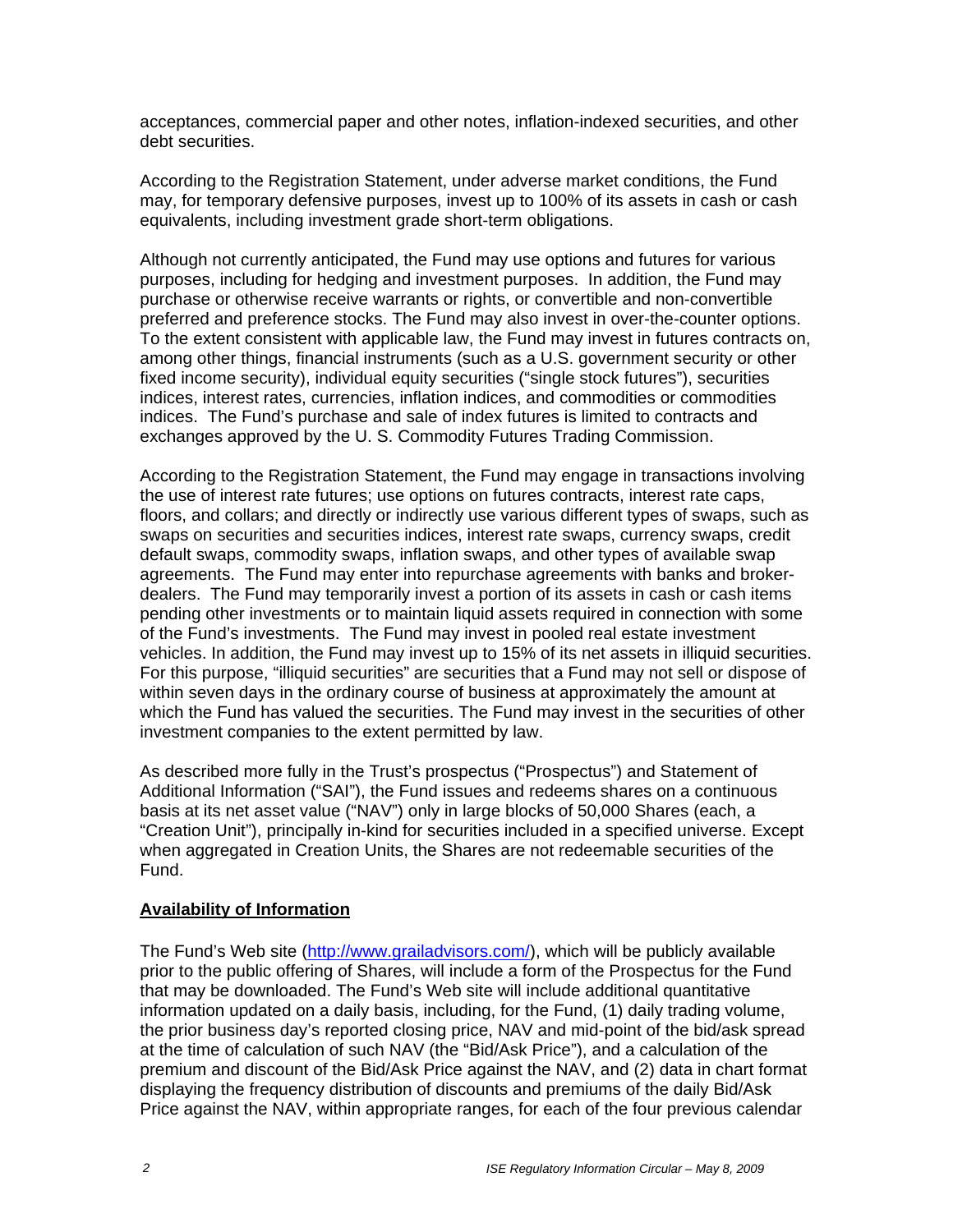quarters. On each business day, before commencement of trading in Shares in the Core Trading Session on the Exchange, the Fund will disclose on its Web site the Disclosed Portfolio as defined in proposed Rule  $8.600(c)(2)$  that will form the basis for the Fund's calculation of NAV at the end of the business day. In addition, a basket composition file, which includes the security names and share quantities required to be delivered in exchange for Fund shares, together with estimates and actual cash components, is publicly disseminated daily prior to the opening of the NYSE via the National Securities Clearing Corporation. The Web site information will be publicly available at no charge.

The NAV of the Fund will normally be determined as of the close of the regular trading session on the New York Stock Exchange (ordinarily 4:00 p.m. Eastern time) on each business day. NAV is calculated by dividing the value of the net assets of the Fund (i.e., the total value of its assets less all liabilities) by the number of Shares outstanding, rounded to the nearest cent. NAV will be available from the Distributor and will also available to National Securities Clearing Corporation participants through data made available from NSCC.

Investors can also obtain the Trust's Statement of Additional Information ("SAI"), the Fund's Shareholder Reports, and its Form N-CSR and Form N-SAR, filed twice a year. The Trust's SAI and Shareholder Reports are available free upon request from the Trust, and those documents and the Form N-CSR and Form N-SAR may be viewed on-screen or downloaded from the Commission's Web site at http://www.sec.gov. Information regarding market price and trading volume of the Shares is and will be continually available on a real-time basis throughout the day on brokers' computer screens and other electronic services. Information regarding the previous day's closing price and trading volume information will be published daily in the financial section of newspapers. The Portfolio Indicative Value, as defined in NYSE Arca Equities Rule 8.600 (c)(3), will be disseminated by the Exchange at least every 15 seconds during the Core Trading Session through the facilities of CTA.

Additional information regarding the Shares and the Fund, including investment strategies, risks, creation and redemption procedures, fees, portfolio holdings disclosure policies, distributions and taxes is included in the Registration Statement. All terms relating to the Fund that are referred to, but not defined in, this proposed rule change are defined in the Registration Statement.

# **Creation and Redemption Procedures**

Investors can purchase Shares directly from the Fund only in Creation Units or multiples thereof. The number of Shares in a Creation Unit may, but is not expected to, change over time. The Fund will not issue fractional Creation Units. Creation Units may generally be purchased in exchange for a basket of securities, as discussed in the Registration Statement.

To purchase Shares directly from an ETF, the investor must be an Authorized Participant or must purchase through a broker that is an Authorized Participant, as described in the Registration Statement. An "Authorized Participant" is a participant of the Continuous Net Settlement System of the NSCC or the DTC that has executed a Participant Agreement with the Distributor. The Fund will impose a "Creation Transaction Fee" on each purchase of Creation Units.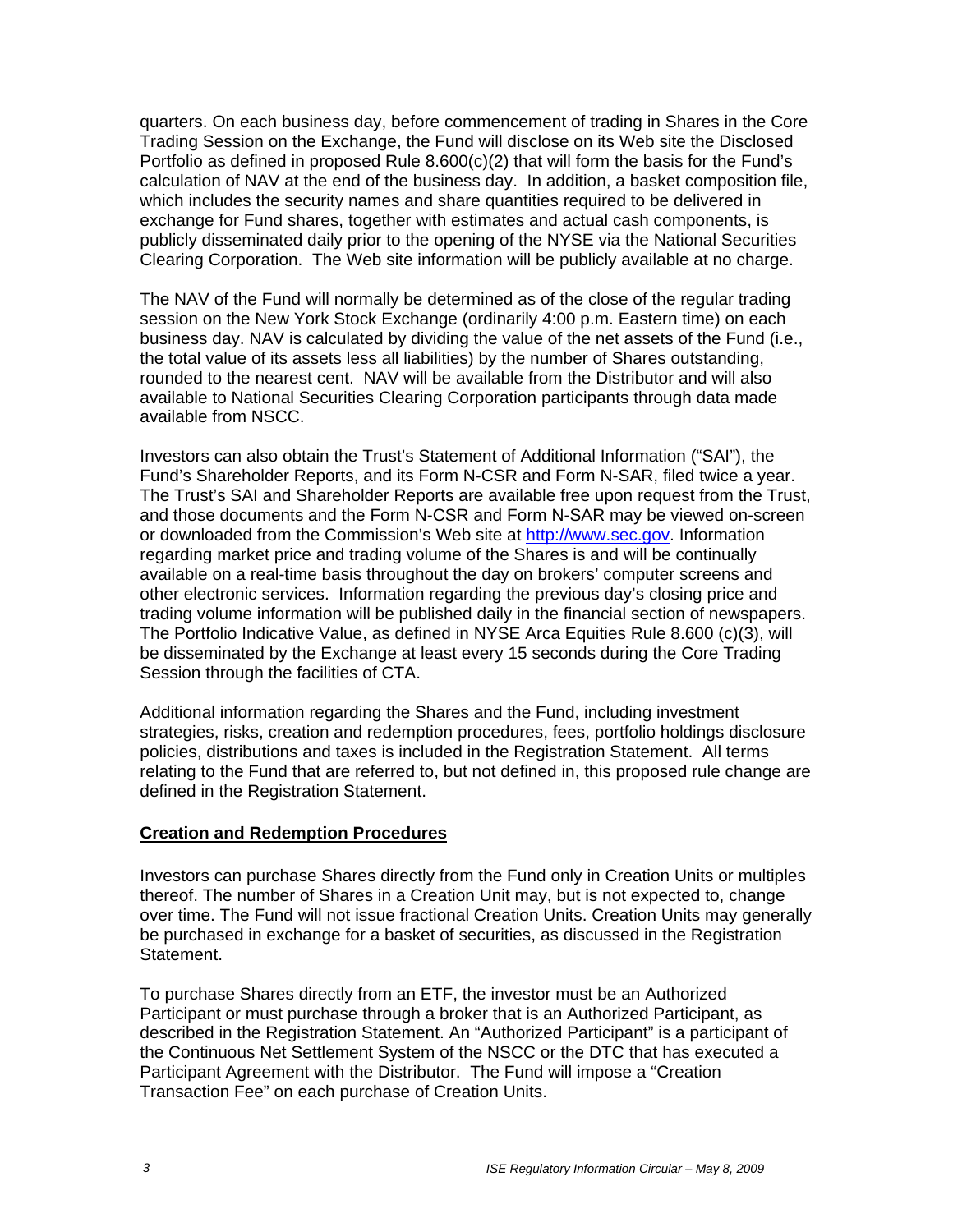An investor may redeem Shares of the ETFs only in Creation Units or multiples thereof. To redeem Shares directly with an ETF, the investor must be an Authorized Participant or must redeem through an Authorized Participant. Creation Units generally may be redeemed in exchange for a basket of securities, as described in the Registration Statement.

Grail Advisors, LLC is the investment manager to the Fund. ALPS Distributors, Inc. is the distributor for the Fund ("Distributor"). The Bank of New York Mellon Corporation is the administrator, fund accountant and transfer agent for the Fund.

The Fund pays out dividends from its net investment income to shareholders annually.

The Fund distributes its net capital gains, if any, annually.

The Fund is subject to the risks identified in the Prospectus as applicable to the Fund.

The Fund's registration statement describes the various fees and expenses for the Fund's Shares. For a more complete description of the Fund and the underlying portfolio, visit http://www.grailadvisors.com/.

# **Principal Risks**

Interested persons are referred to the Prospectus for a description of risks associated with an investment in the Shares. These risks include the risk that the Fund's return may not match the return of its index for a number of reasons including the incursion by the Fund of operating expenses and costs not applicable to its index. In addition, as noted in the Prospectus, the Shares may trade at market prices that may differ from their NAV. The NAV of the Shares will fluctuate with changes in the market value of the Fund's holdings. The market prices of the Shares will fluctuate in accordance with changes in NAV as well as the supply and demand for the Shares.

# **Exchange Rules Applicable to Trading in the Fund**

The Shares are considered equity securities, thus rendering trading in the Shares subject to the Exchange's existing rules governing the trading of equity securities.

# **Trading Hours**

Trading in the Shares on ISE is on a UTP basis and is subject to ISE equity trading rules. The Shares will trade from 8:00 a.m. until 8:00 p.m. Eastern Time. Equity EAMs trading the Shares during the Extended Market Sessions are exposed to the risk of the lack of the calculation or dissemination of underlying index value or intraday indicative value ("IIV"). For certain derivative securities products, an updated underlying index value or IIV may not be calculated or publicly disseminated in the Extended Market hours. Since the underlying index value and IIV are not calculated or widely disseminated during Extended Market hours, an investor who is unable to calculate implied values for certain derivative securities products during Extended Market hours may be at a disadvantage to market professionals.

# **Trading Halts**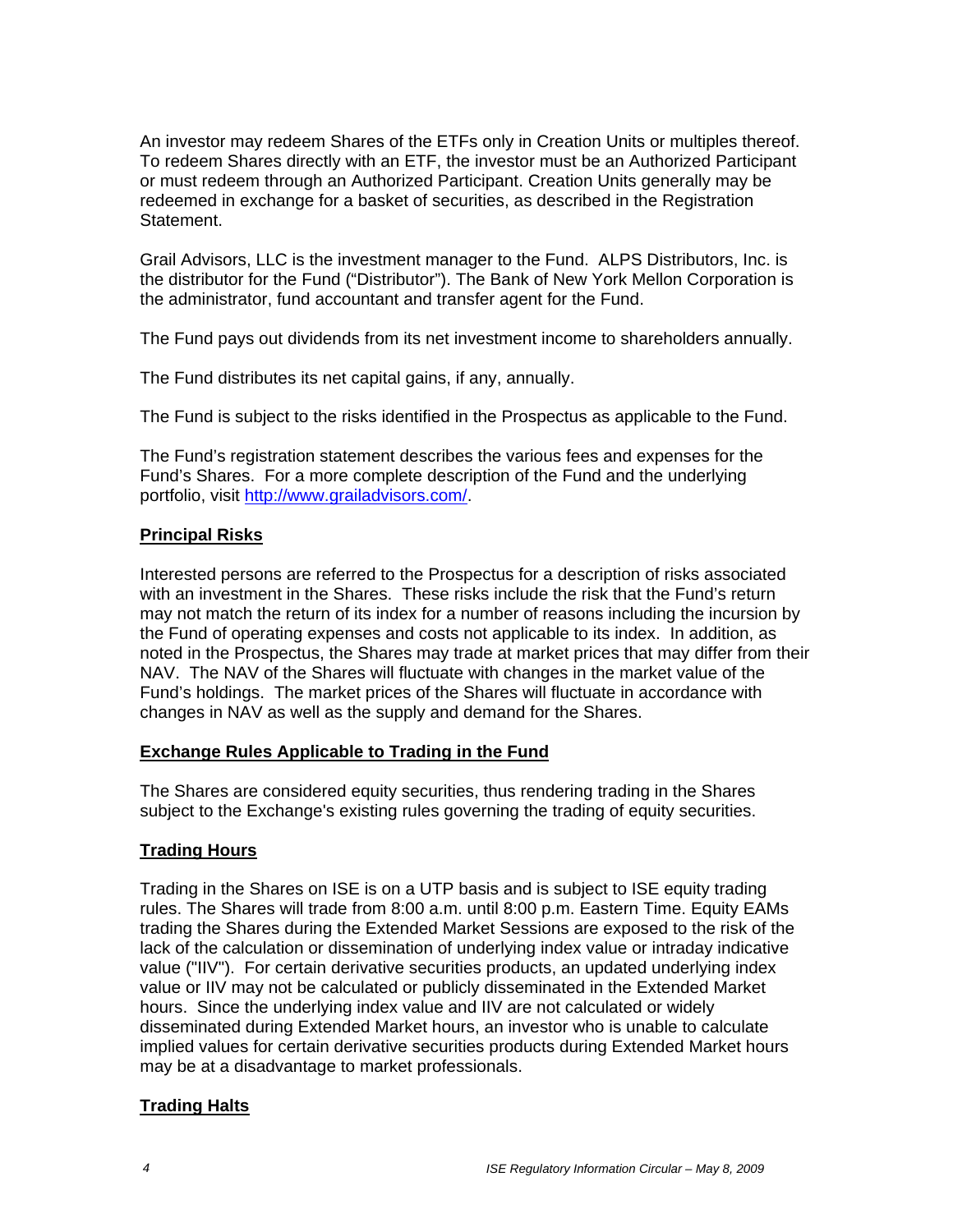ISE will halt trading in the Shares in accordance with ISE Rule 2101(a)(2)(iii). The grounds for a halt under this Rule include a halt by the primary market because it stops trading the Shares and/or a halt because dissemination of the IIV or applicable currency spot price has ceased, or a halt for other regulatory reasons. In addition, ISE will stop trading the Shares if the primary market de-lists the Shares.

### **Delivery of a Prospectus**

Pursuant to federal securities laws, investors purchasing Shares must receive a prospectus prior to or concurrently with the confirmation of a transaction. Investors purchasing Shares directly from the Fund (by delivery of the Deposit Amount) must also receive a prospectus.

Prospectuses may be obtained through the Distributor or on the Fund's website. The Prospectus does not contain all of the information set forth in the registration statement (including the exhibits to the registration statement), parts of which have been omitted in accordance with the rules and regulations of the SEC. For further information about the Fund, please refer to the Trust's registration statement.

### **Exemptive, Interpretive and No-Action Relief Under Federal Securities Regulations**

The Commission has issued a letter dated April 30, 2009 (the "No- Action Letter") granting exemptive, interpretive and no-action relief from certain provisions of and rules under the Securities Exchange Act of 1934 for the Fund.

# **Regulation M Exemptions**

Generally, Rules 101 and 102 of Regulation M prohibit any "distribution participant" and its "affiliated purchasers" from bidding for, purchasing, or attempting to induce any person to bid for or purchase any security which is the subject of a distribution until after the applicable restricted period, except as specifically permitted in Regulation M. The provisions of the Rules apply to underwriters, prospective underwriters, brokers, dealers, and other persons who have agreed to participate or are participating in a distribution of securities.

The Commission issued a No-Action Letter by which persons participating in a distribution of shares of a fund may engage in secondary market transactions in such shares during their participation in such a distribution, despite the requirements of from Rule 101 under Regulation M. In addition, the SEC has permitted persons who may be deemed to be participating in the distribution of shares of a fund (i) to purchase securities for the purpose of purchasing creation unit aggregations of fund shares and (ii) to tender securities for redemption in Creation Unit Aggregations. Further, the Commission has clarified that the tender of fund shares to the Fund for redemption does not constitute a bid for or purchase of any of the Funds' securities during the restricted period of Rule 101. The Commission has issued a No-Action Letter to paragraph (d)(4) of Rule 102 under Regulation M which allow the redemption of fund shares in creation unit aggregations during the continuous offering of shares.

# **SEC Rule 14e-5**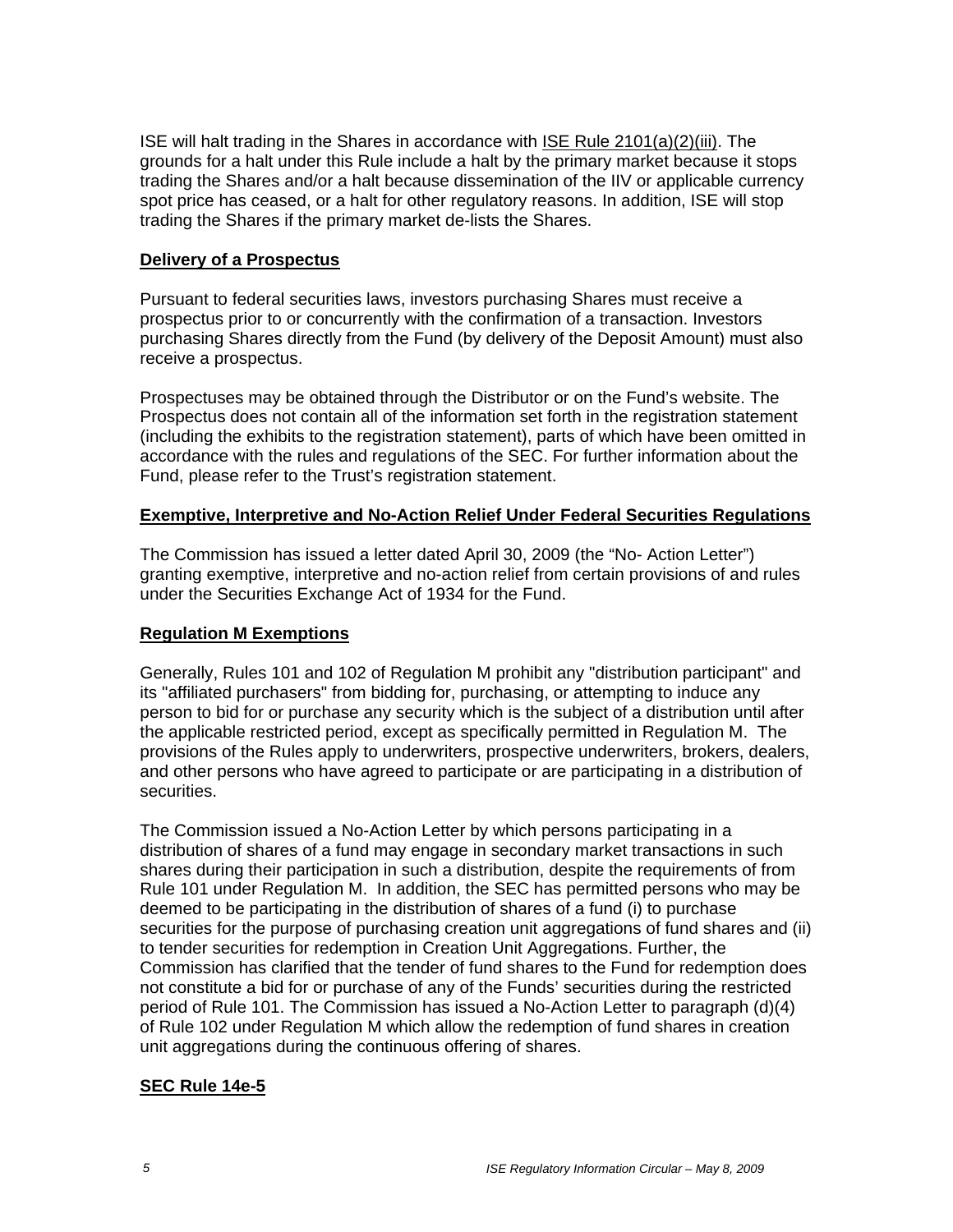The No-Action Letter grants an exemption from Rule 14e-5 to permit any person acting as dealer-manager of a tender offer for an equity security to: (1) redeem Shares of the Fund in Creation Unit size aggregations with the Trust for In-Kind Redemption Securities that may include a security subject to the tender offer; and (2) purchase Shares of the Fund during such offer.

# **SEC 10b-17**

Rule10b-17, with certain exceptions, requires an issuer of a class of publicly traded securities to give notice of certain specified actions (for example, a dividend distribution, stock split, or rights offering) relating to such class of securities in accordance with Rule 10b-17(b). The Commission has granted an exemption from the 1940 Act to register the Trust as an open-end management investment company notwithstanding the fact that it issues Shares with limited redeemability.

**This Regulatory Information Circular is not a statutory Prospectus. Equity EAMs should consult the Trust's Registration Statement, SAI, Prospectus and the Fund's website for relevant information.**